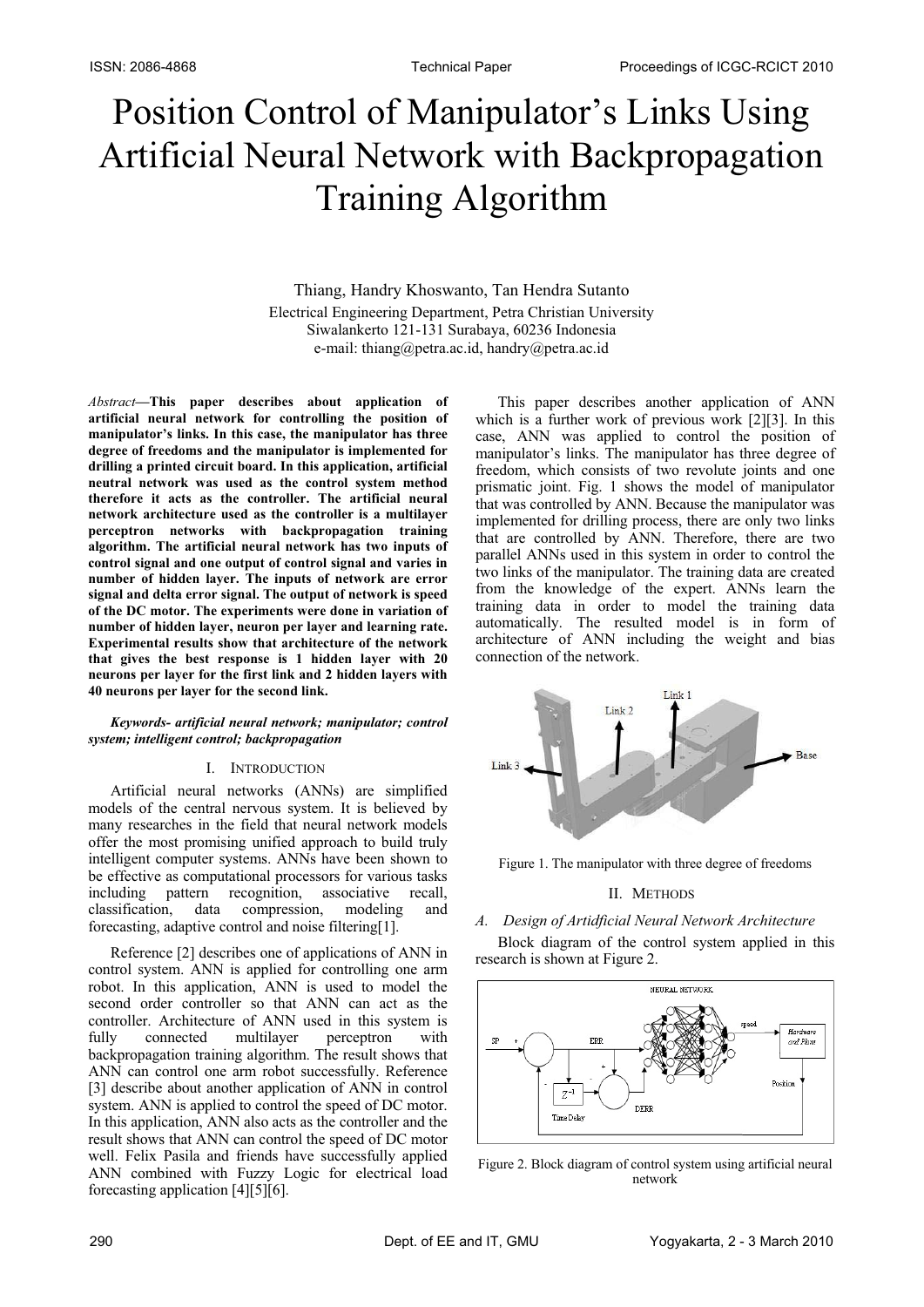As shown at Fig. 2, ANN is applied as the control system method. ANN runs as the controller in order to control the plant. In this research, the plant is a manipulator with three degree of freedom. The designed ANN has two inputs and one output. The inputs are error signal (ERR) and delta error signal (DERR). ERR and DERR are determined by using the following equations:

$$
ERR = SP - PV \tag{1}
$$

 $DERR = ERR(n) - ERR(n-1)$  (2)

where  $SP =$  Setting point  $PV =$  Process variable  $ERR(n) = Current error$ 

 $ERR(n-1)$  = Previous error

The output is speed of the DC motor that is used as the actuator for moving the links of manipulator. The ANN was designed by using fully connected multilayer perceptrons architecture. Fig. 3 shows the architecture of ANN used as the controller in order to control the links of manipulator.

#### hidden layer



Figure 3. Architecture of ANN used as controller

Number of hidden layer varies from 1 to 10 layers. Number of neuron per hidden layer varies from 1 to 50 neurons. If the ANN has *m* layers and receives input of vector  $p$ , then the output of the network can be calculated by using the following equation:

$$
a^{m} = f^{m}(W^{m} f^{m-1}(W^{m-1} f^{m-2}(W^{2} f^{1}(W^{1} p + b^{1}) + b^{2}) + b^{m-1}) + b^{m})
$$
 (3)

where  $f^m$  is log-sigmoid transfer function of the m<sup>th</sup> layer of the network that can be defined as following equation:

$$
f(n) = \frac{1}{1 + e^{-n}}\tag{4}
$$

 $W^m$  is weight of the m<sup>th</sup> layer of the network, and *b*<sup>*m*</sup> is bias of the  $m<sup>th</sup>$  layer of the network. Equation (3) is known as the feed forward calculation.

Because there are two links that are controlled by ANN, the system runs two ANNs system, one for each link. Both ANN have the same architecture.

Backpropagation algorithm is used as the training method of the designed artificial neural network. The backpropagation algorithm includes the following steps:

- 1. Initialize weights and biases to small random numbers.
- 2. Present a training data to neural network and calculate the output by propagating the input forward through the network using (3).
- 3. Propagate the sensitivities backward through the network:

$$
\mathbf{s}^{M} = -2\dot{\mathbf{F}}^{M}(\mathbf{n}^{M})(\mathbf{t} - \mathbf{a})
$$
(5)  

$$
\mathbf{s}^{m} = \dot{\mathbf{F}}^{m}(\mathbf{n}^{m})(\mathbf{W}^{m+1})^{T}\mathbf{s}^{m+1}, \text{ for } m = M-1,...,2,1 (6)
$$

where

$$
\dot{\mathbf{F}}^{m}(\mathbf{n}^{m}) = \begin{bmatrix} f^{m}(n_{1}^{m}) & 0 & \cdots & 0 \\ 0 & f^{m}(n_{2}^{m}) & \cdots & 0 \\ \vdots & \vdots & \vdots & \vdots \end{bmatrix}
$$
 (7)

$$
\dot{f}^m(n_j^m) = \frac{\partial f^m(\mathbf{0}_j^m)}{\partial n_j^m} \qquad 0 \qquad \cdots \qquad \dot{f}^m(n_{s^m}^m) \qquad (8)
$$

4. Calculate weight and bias updates

$$
\Delta \mathbf{W}^m(k) = -\alpha \mathbf{s}^m (\mathbf{a}^{m-1})^T
$$
\n(9)

$$
\Delta \mathbf{b}^m(k) = -\alpha \, \mathbf{s}^m \tag{10}
$$

Where  $\alpha$  is learning rate.

5. Update the weights and biases

$$
\mathbf{W}^{m}(k+1) = \mathbf{W}^{m}(k) + \Delta \mathbf{W}^{m}(k)
$$
\n(11)

$$
\mathbf{b}^{m}(k+1) = \mathbf{b}^{m}(k) + \Delta \mathbf{b}^{m}(k)
$$
\n(12)

6. Repeat step  $2 - 5$  until error is zero or less than a limit value.

#### *B. Implementation of Artificial Neural Network as Controller*

Implementation of ANN as the control system method consists of two step. First step is the designed ANNs were trained to create model of the controller so that satisfy training data. The training data are created from the knowledge of the expert. Training data are also created by considering the step response of general automatic control system, which is shown at Fig. 4.



Figure 4. Step response of general automatic control system

For example, at the point a in Fig. 4, the input error and delta error can be determined. The value of error is positive and big value and the value of delta error is zero.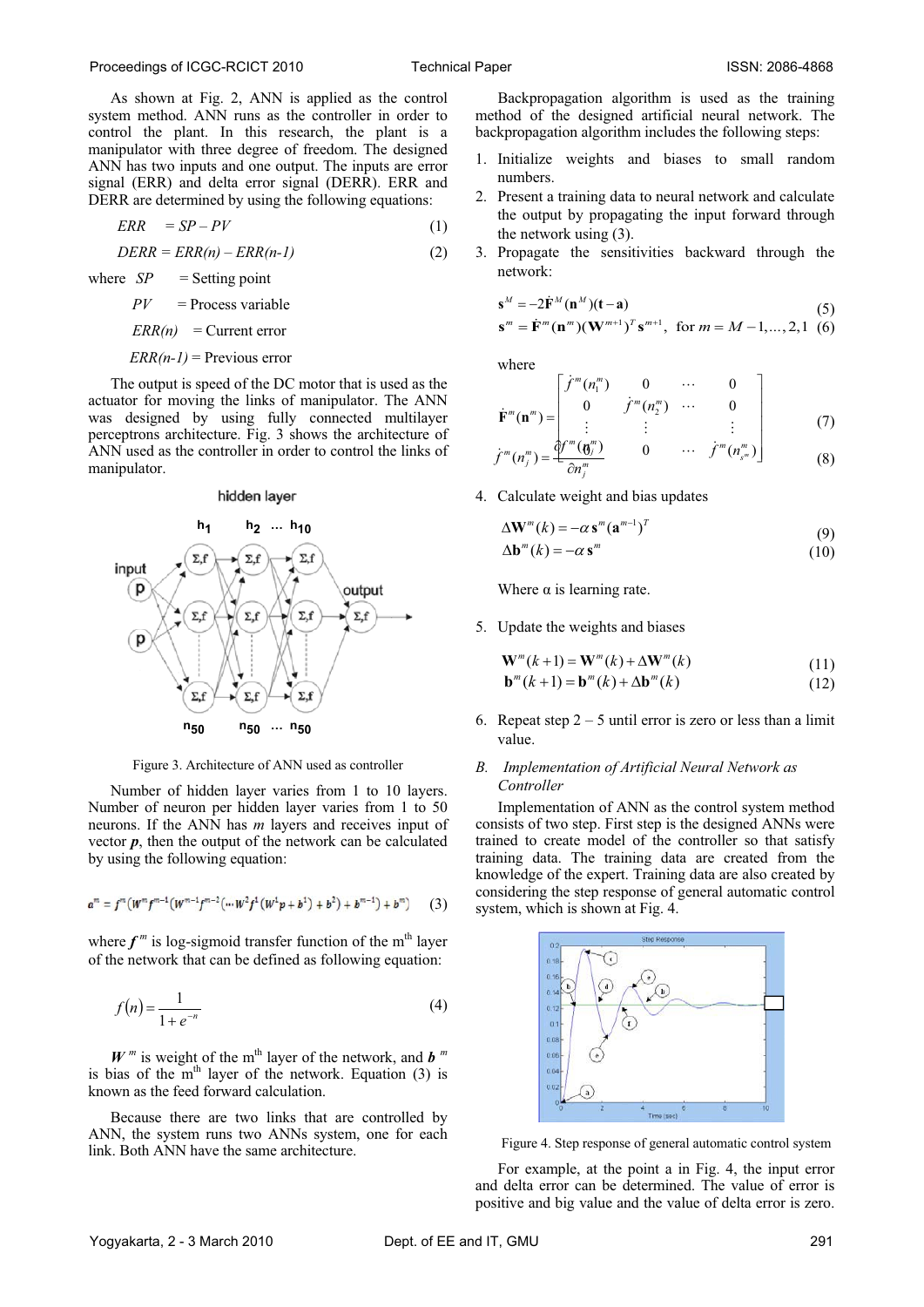Thus, by considering the expert knowledge, output speed of DC motor can be determined. It was done same as creating the rule of fuzzy logic controller. Others training data were created with the same procedure using others points.

ANNs learn the training data automatically in order to model the controller equation. The resulted model is in form of architecture of ANN including the weight and bias connection of the network. There are 600 data used to train the ANN.

The second step is implementation of the trained ANNs for controlling the link position of manipulator. The ANNs system was implemented on a Personal Computer (PC), which is connected to the manipulator.

## III. EXPERIMENTAL RESULTS

For testing the performance of ANN to create model of controller equation and to control link position of manipulator, several experiments were done in variation of ANN architecture and training parameter, i.e. variation of hidden layer number, variation of neuron number per layer and variation of learning rate. The performance of artificial neural network is indicated by the MSE value.

# *A. Experimental Results of Modeling the Controller*

This experiment was done in variation of number of hidden layer, number of neuron per layer, learning rate value. This experiment was done for testing how well ANN can model the controller equation. Number of hidden layer variation, used for this experiment are 1 hidden layer, 2 hidden layers, and 3 hidden layers. Number of neuron varies from 1 neuron, 20 neurons, and 40 neurons. Learning rate used for this experiment are 0.1, 0.5, and 0.9. The experiment was done for both links, which were controlled by ANNs.

Table I shows the summary of experimental result for the first link and Table II shows the experimental result summary for the second link.

TABLE I. EXPERIMENTAL RESULT SUMMARY OF MSE VALUE FOR FIRST LINK

| Number of hidden   |                         | <b>Learning Rate</b> |       |       |  |
|--------------------|-------------------------|----------------------|-------|-------|--|
|                    | Layer/Neurons per layer | 0.1<br>0.5           |       | 0.9   |  |
| 1 Hidden<br>Layer  | 1 Neuron                | 0.214                | 0.119 | 0.095 |  |
|                    | 20 Neurons              | 0.055                | 0.050 | 0.056 |  |
|                    | 40 Neurons              | 0.052                | 0.054 | 0.056 |  |
| 2 Hidden<br>Layers | 1 Neuron                | 0.191                | 0.113 | 0.089 |  |
|                    | 20 Neurons              | 0.055                | 0.055 | 0.045 |  |
|                    | 40 Neurons              | 0.056                | 0.050 | 0.046 |  |
| 3 Hidden<br>Layers | 1 Neuron                | 0.225                | 0.132 | 0.101 |  |
|                    | 20 Neurons              | 0.055                | 0.054 | 0.048 |  |
|                    | 40 Neurons              | 0.056                | 0.049 | 0.049 |  |

TABLE II. EXPERIMENTAL RESULT SUMMARY OF MSE VALUE FOR SECOND LINK

| Number of hidden   |                         | <b>Learning Rate</b> |       |       |  |
|--------------------|-------------------------|----------------------|-------|-------|--|
|                    | Layer/Neurons per layer | 0.1<br>0.9<br>0.5    |       |       |  |
| 1 Hidden<br>Layer  | 1 Neuron                | 0.193                | 0.157 | 0.136 |  |
|                    | 20 Neurons              | 0.048                | 0.053 | 0.070 |  |
|                    | 40 Neurons              | 0.046                | 0.054 | 0.066 |  |
| 2 Hidden<br>Layers | 1 Neuron                | 0.195                | 0.179 | 0.153 |  |
|                    | 20 Neurons              | 0.050                | 0.047 | 0.047 |  |
|                    | 40 Neurons              | 0.049                | 0.046 | 0.047 |  |
| 3 Hidden<br>Layers | 1 Neuron                | 0.243                | 0.157 | 0.155 |  |
|                    | 20 Neurons              | 0.051                | 0.051 | 0.051 |  |
|                    | 40 Neurons              | 0.048                | 0.047 | 0.043 |  |

For the first link, the best architecture of ANN that can model the controller equation by learning the training data is ANN with two hidden layers and each layer has 20 neurons. It could achieve MSE value of 0.045. Increasing the number of hidden layer does not always give better value of MSE. In case of first link, the best result is achieved by ANN with 2 hidden layers although the difference of MSE value among 1, 2, and 3 hidden layer architectures are small especially at 20 and 40 neurons per layer. Table I also shows that increasing number of neurons per layer give a significant improvement of MSE value until it reaches a specific number. When the number is greater than that specific number, there is no significant improvement of MSE value.

For the second link, the best architecture of ANN that can model the controller equation by learning the training data is ANN with three hidden layers and each layer has 40 neurons. It could achieve MSE value of 0.043. Same as the first link, increasing the number of hidden layer does not give better MSE value. Moreover, it tends giving worse result. Table II also shows that increasing number of neurons per layer give a significant improvement of MSE value until it reaches a specific number. When the number is greater than that specific number, there is no significant improvement of MSE value.

## *B. Experimental Result of Position Control Performance*

This experiment was done using the best architecture of ANN that was resulted from previous experiment. There are three architecture of ANNs used in this experiment. The first is the best architecture of ANN using 1 hidden layer, the second is the best architecture of ANN using 2 hidden layers and the third is the best architecture of ANN using 3 hidden layers. The purpose of this experiment is to test performance of the controller in order to control the link position of manipulator. This experiment was done in variation of setting point (SP) value. The parameters used to see performance of control system is rise time  $(t_r)$ , settling time  $(t_s)$ , and maximum overshoot  $(M_0)$ .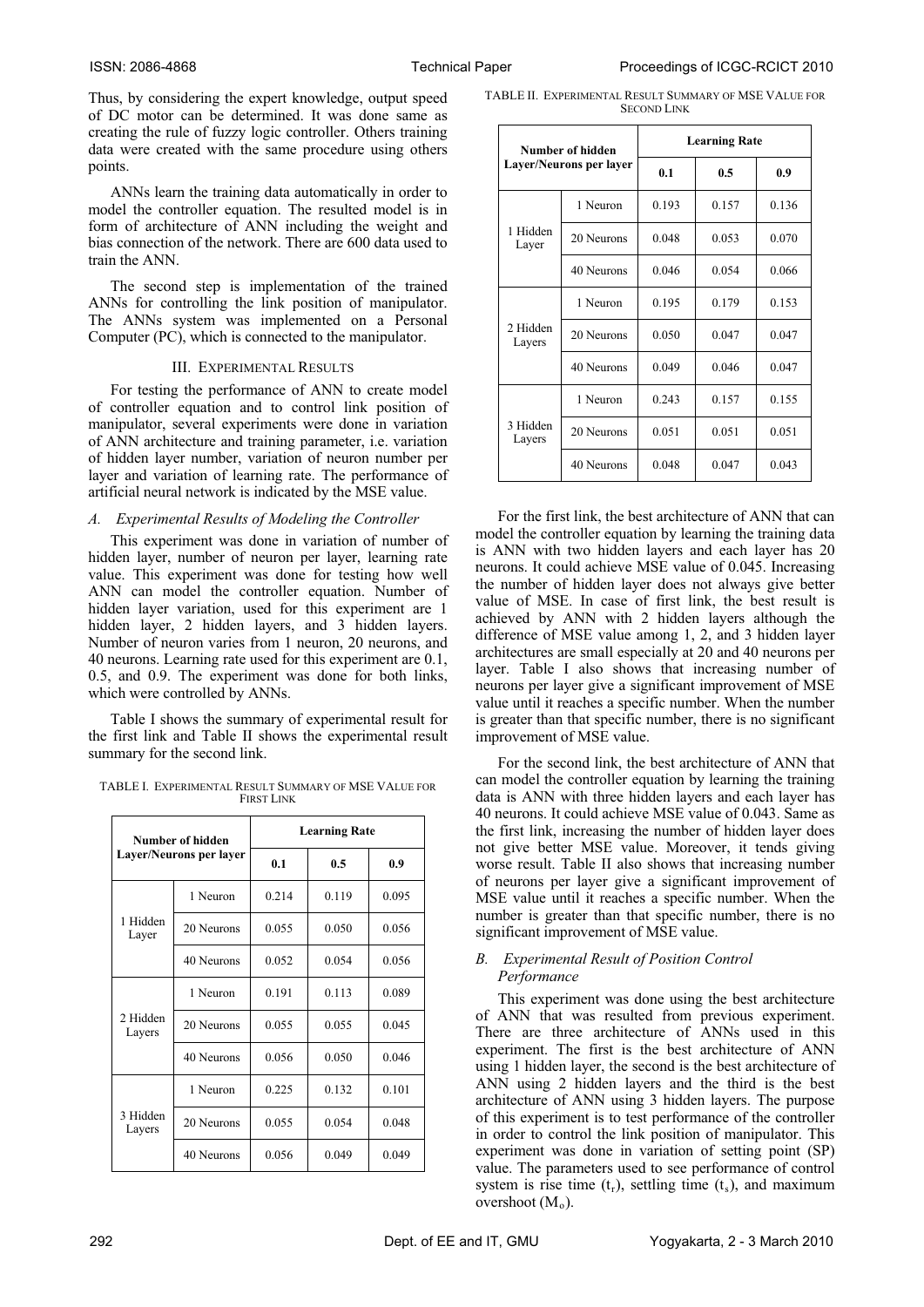| <b>ANN</b> Architecture     | Setting<br>Point | $t_{r}$        | $t_{\rm s}$    | Mo             |
|-----------------------------|------------------|----------------|----------------|----------------|
| for First Link              |                  | (second)       | (second)       | $(\%)$         |
| 1 Hidden layer              | $45^{\circ}$     | 3              | 4.5            | $\overline{4}$ |
|                             | $60^\circ$       | 3              | 3.5            | 3.3            |
| 20 Neuron                   | $90^\circ$       | 3.5            | 3.5            |                |
|                             | $120^\circ$      | 3.5            | 3.5            |                |
| 2 Hidden layer<br>20 Neuron | $45^{\circ}$     | 3              | 6              | 4.4            |
|                             | $60^{\circ}$     | 3              | 3.5            | 3.3            |
|                             | $90^{\circ}$     | 3              | 3              | 2.2            |
|                             | $120^\circ$      | 3.5            | 3.5            | 0.8            |
|                             | $45^{\circ}$     | $\overline{4}$ | $\overline{4}$ | 4.4            |
| 3 Hidden layer              | $60^\circ$       | 3              | $\overline{4}$ | 6.6            |
| 40 Neuron                   | $90^\circ$       | 3              | 3.5            | 2.2            |
|                             | $120^\circ$      | 3.5            | 3.5            | 0.8            |

TABLE III. EXPERIMENTAL RESULT SUMMARY OF CONTROL SYSTEM RESPONSE FOR FIRST LINK

TABLE IV. EXPERIMENTAL RESULT SUMMARY OF CONTROL SYSTEM RESPONSE FOR SECOND LINK

| <b>ANN</b> Architecture<br>For Second Link | Setting<br>Point | $t_r$<br>(second) | $t_{s}$<br>(second) | Mo<br>$(\%)$ |
|--------------------------------------------|------------------|-------------------|---------------------|--------------|
|                                            | $45^{\circ}$     | 3.5               | 5.5                 | 8.8          |
| 1 Hidden layer                             | $60^\circ$       | $\overline{4}$    | $\overline{4}$      | 3.3          |
| 40 Neuron                                  | $90^\circ$       | $\overline{4}$    | $\overline{4}$      | 6.6          |
|                                            | $120^\circ$      | 5                 | 5                   |              |
|                                            | $45^{\circ}$     | 3.5               | 5.5                 | 8.8          |
| 2 Hidden layer                             | $60^\circ$       | 5                 | 5                   |              |
| 40 Neuron                                  | $90^\circ$       | $\overline{4}$    | $\overline{4}$      | 3.3          |
|                                            | $120^\circ$      | 4.5               | 4.5                 |              |
|                                            | $45^{\circ}$     | 3.5               | $\overline{7}$      | 6.6          |
| 3 Hidden layer                             | $60^\circ$       | $\overline{4}$    | 5                   |              |
| 40 Neuron                                  | $90^\circ$       | 3.5               | 4.5                 | 2.2          |
|                                            | $120^\circ$      | 4.5               | 5                   |              |

Table III and IV show the experimental result summary of control system response for first link and second link respectively.

For the first link, control system using ANN has relatively the same response. But, the best response was resulted from ANN architecture with 1 hidden layer, 20 neurons per layer. This architecture resulted rise time value varies from 3 to 3.5 seconds, settling time varies from 3.5 to 4.5 seconds, and maximum overshoot was 4.4%.

From table IV, it is shown that the best response of controller for second link is resulted from ANN architecture with 2 hidden layers, 40 neurons per layer. This architecture resulted rise time value varies from 3.5 to 4.5 seconds, settling time varies from 4 to 5.5 seconds, and maximum overshoot was 4.4%.

Fig. 5 and 6 show other experiments that were also done to see the performance of the ANN as the control system method. In this experiment, the setting point was changed every an interval time in order to see whether the controller can control both links or not. Fig. 5 shows the control system response of ANN for controlling the first link. Fig. 6 shows the control system response of ANN for controlling the second link. From Fig. 4 and 5, it can be concluded that ANN can control both links position. The position of both link can move according to the changing of setting point value.



Figure 5. ANN controller response system for first link



Figure 6. ANN controller response system for second link

#### IV. CONCLUSION

From experimental result, it can be concluded that the Artificial Neural Network (ANN) can be used as the control system method. In this case, ANN can model the controller equation well and ANN can control link position of the manipulator well. The best response control system was achieved by ANN architecture with 1 hidden layer, 20 neurons per layer for first link, and 2 hidden layers, 40 neurons for second link. In this case, the